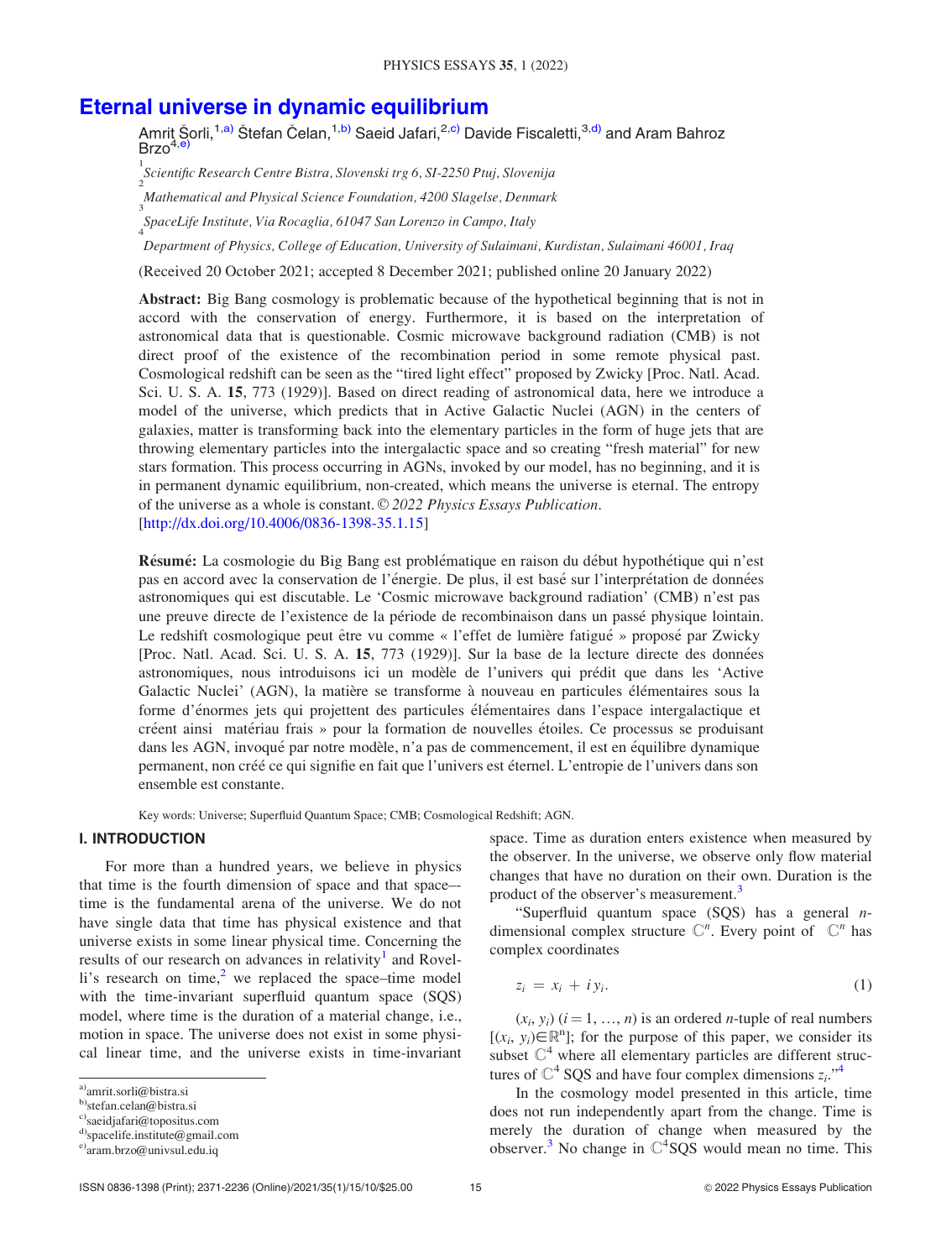<span id="page-1-0"></span>model is in perfect accord with experimental physics where we measure with clocks the duration of material change that is time. In this sense,  $\mathbb{C}^4$ SQS is timeless, or we say, "timeinvariant."[4](#page-9-0) In this regard, Rovelli is right in saying that time is an illusion. "According to theoretical physicist Carlo Rovelli, time is an illusion: Our naive perception of its flow doesn't correspond to physical reality. Indeed, as Rovelli argues in The Order of Time, much more is illusory, including Isaac Newton's picture of a universally ticking clock. Even Albert Einstein's relativistic space–time—an elastic manifold that contorts so that local times differ depending on one's relative speed or proximity to a mass—is just an effective simplification." That time is only duration of changes when being measured is an important understanding for cosmology progress.

Time as duration also solves the "four-vector" puzzle. In special relativity, the four-vector is introduced in order to unify space–time coordinates  $x$ ,  $y$ ,  $z$ , and  $t$  into a single entity. The length of this four-vector, called the space–time interval, is shown to be invariant, which means the same for all observers:  $A = (A^0, A^1, A^2, A^3)$ , where  $A^0$  as a temporal coordinate is  $A^0 = ct$ . The so-called "temporal coordinate" is a product of time  $t$  as the duration of motion and light speed c. The four-vector can be positive or negative and depends on the direction of motion in future or in past

$$
d\tau = \pm \sqrt{dx^{\mu}dx_{\mu}},\tag{2}
$$

where  $\tau$  is the proper time.<sup>[5](#page-9-0)</sup>

The idea of moving into past or into future is questionable, because it leads to the logical inconsistency where the sum of positive four-vector and negative four-vector is zero<sup>3</sup>

$$
\sqrt{dx^{\mu}dx_{\mu}} + \left(-\sqrt{dx^{\mu}dx_{\mu}}\right) = 0. \tag{3}
$$

This means that the value of the space–time interval in the Minkowski manifold from A to B and back from B to A is zero which seems wrong. The idea that a given physical object can move in the future or in the past will be reexamined. In experimental physics, we measure with clocks the duration of motion in space. We do not have any experimental evidence that a given physical object is moving in the direction from the past toward the future. In  $\mathbb{C}^4$ space, there is no past, and there is no future. A given physical object can move only in a  $\mathbb{C}^4$  space and not in time that is the duration of motion. The value of the four-vector  $A = (A^1, A^2, A^3, A^4)$  in a  $\mathbb{C}^4$  space is always positive. There is no negative time  $-t$ , and the negative four-vector puzzle is solved.<sup>[6](#page-9-0)</sup>

In the 20th century, the idea of moving back in time was widely accepted. Feynman has defined positron as the elec-tron that is moving backward in time.<sup>[6](#page-9-0)</sup> Time was meant to be the physical reality in which elementary particles move; we do not have single data that would support this idea. With clocks, we measure the duration of motion in space, and it is time to abandon the idea of time being the fourth dimension of space. Instead, we developed a  $\mathbb{C}^4$  space, where time is the duration of change.<sup>[4](#page-9-0)</sup>

Gödel development of Einstein field equations of general relativity shows that they lead to the contradiction, namely, one could move back in time and kill his grandfather and so he could not be born. By 1949, Gödel had produced a remarkable proof: "In any universe described by the Theory of Relativity, time cannot exist."[7](#page-9-0) He understood that his development of general relativity proves that time has no physical existence and nobody can travel in time. Still today, he is misunderstood by thinking that his work is proving that time travel is possible. $6$  Nobody can travel in time because time is not fourth dimension of universal space. The introduction of the  $\mathbb{C}^n$ SQS as the fundamental arena of the universe where time is the duration of motion resolves the contradiction of "motion in time" and is an important element of cosmology progress.

Recent research is confirming the basis of perception and data that in the universe two different times exist. Phycological time "past–present–future" is the result of the neuronal brain activity and time as the duration that is the result of the observer's measurement. In the universe, we perceive only changes running in space, and we do not perceive the existence of some physical time in which changes  $run<sup>3</sup> Ein run<sup>3</sup> Ein run<sup>3</sup> Ein$ stein has linked time and space into space–time. In Einstein's relativity, time is seen as the fourth dimension of space. In our model, time is fully integrated into space that is timeinvariant. Material change runs in the time-invariant space. We experience the flow of change in the frame of the linear psychological time, and consequently, we think that there is some linear time running out there in the physical universe. Our result is that in the universal space only change runs, there is no trace of time in the physical reality. In experimental physics, time is the duration of change. We extend this view into theoretical physics adding that duration is the result of measurement. No measurement means no time only flow of change. In this perspective, seeing the universe developing in some physical time seems inappropriate. The universe runs in the time-invariant space.

In this paper, our aim is to develop a model of universe in dynamic equilibrium inside the time-invariant  $\mathbb{C}^n$ SQS intended as the fundamental arena. In Sec. II, we will introduce our explanation of cosmological redshift in terms of the fluctuations of the energy density of  $\mathbb{C}^n$ SQS. In Sec. [III,](#page-3-0) we will mention some unsolved issues of the standard inflation model and how our model can open interesting perspectives of treatment of these issues. In Sec. [IV,](#page-5-0) we will mention some unsolved questions of the Hubble law in the context of the expanding universe paradigm. In Sec. [V](#page-6-0), we will analyze how our model allows explaining the curvature of space and dark energy. In Sec. [VI,](#page-6-0) we will provide our interpretation of the cosmic microwave radiation (CMB). In Secs. [VII](#page-7-0) and [VIII](#page-8-0), we will see some important problems regarding Big Bang cosmology. Finally, in Sec. [IX](#page-8-0), in order to introduce new perspectives of solution of the various problems of cosmology mentioned in this paper, we will suggest our model of timeless multiverse in dynamic equilibrium.

#### II. COSMOLOGICAL REDSHIFT IS "TIRED" LIGHT EFFECT

The redshift of the light coming from distant galaxies is today understood as the experimental proof of the universal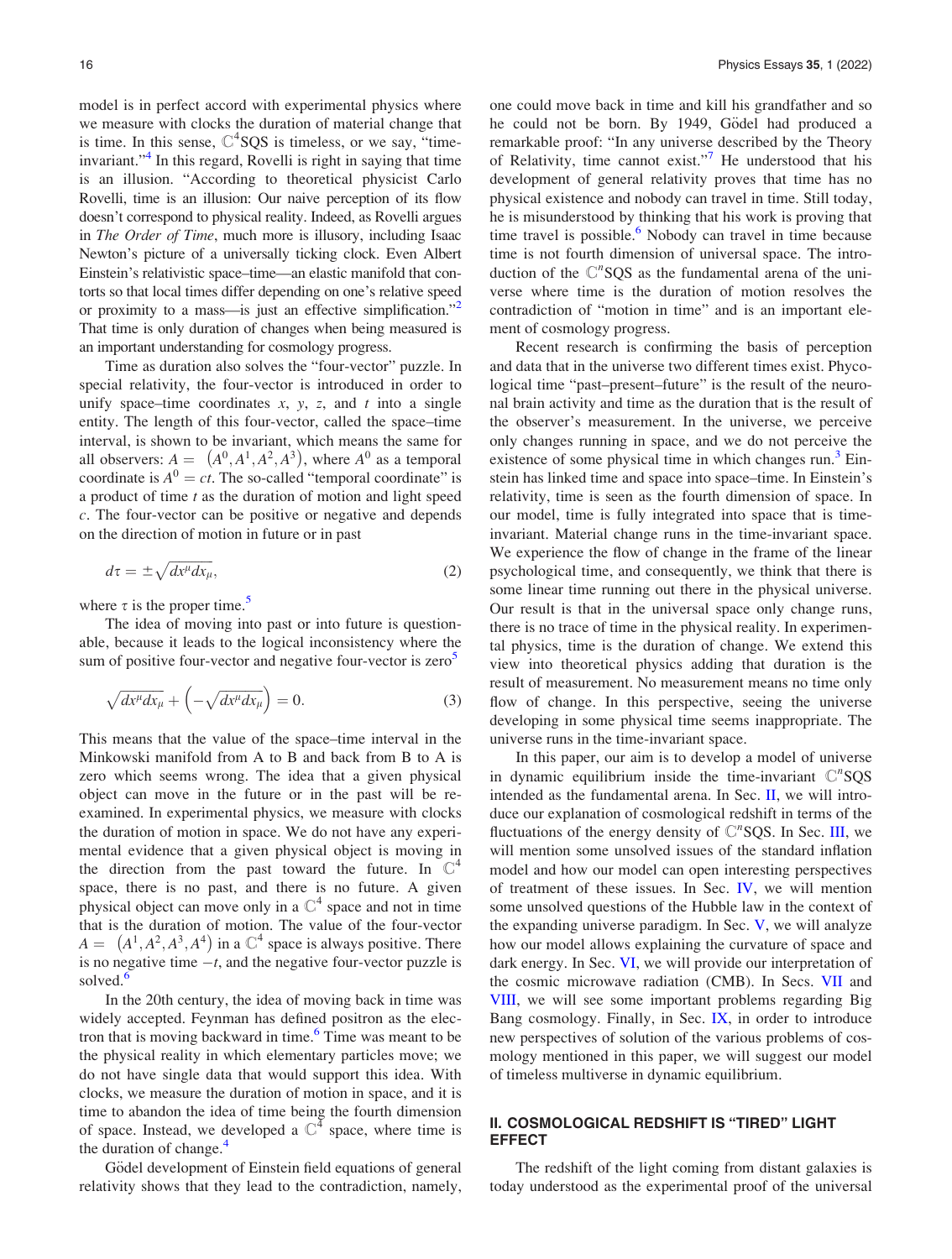<span id="page-2-0"></span>space expansion. We do not have a theoretical model with mathematical evaluations in the scientific literature that exactly predicts how the light would behave when moving in the opposite direction of expanding space. This is a serious inconvenience and a puzzle that needs to be solved. The Doppler effect is observed on Earth's surface, and Earth is moving around the Sun in the stationary space.

Recent research suggests that the  $\mathbb{C}^4$ SQS has the value of Planck energy density  $\rho_{EP}$ <sup>[4](#page-9-0),[8](#page-9-0)</sup> The gravitational constant G can be expressed with Planck energy density  $\rho_{EP}$  and Planck time  $t_P$  as:  $= \frac{1}{\frac{p_{EP}}{c^2} + \frac{p^2}{P}}$ . If the universe would expand, the energy density of the  $\mathbb{C}^4$ SQS would diminish, and consequently, the gravitational constant would increase. The gravitational constant was measured first back in 1798 by Henry Cavendish. Since then, the value of gravitational constant is stable, meaning that the density of  $\mathbb{C}^4$ SQS is also stable. This is suggesting that the universe is not expanding.

Not only the gravitational constant, also the magnetic permeability  $\mu_0$  and the electric permittivity  $\varepsilon_0$  of the  $\mathbb{C}^4$ SQS are defined by its energy density. The increase and decrease in the energy density of the  $C<sup>4</sup>SQS$  would be a cause for the change of magnetic permeability  $\mu_0$  and electric permittivity  $\varepsilon_0$  and would consequently change the light speed. This last was exactly measured by English astronomer James Bradley back in 172[9](#page-9-0).<sup>9</sup> The constancy of  $\mu_0$ ,  $\varepsilon_0$ , and light speed is suggesting that the energy density of the  $C<sup>4</sup>$  SQS is constant and that universe is not expanding.

Stephen Hawking has predicted that the universe started by the mathematical point.<sup>[10](#page-9-0)</sup> Back in 2014, NASA has measured with the 0.4% of error that the universal space has Euclidean shape by measurement of the sum of angles between three stellar objects and getting 180°: "Recent measurements (c. 2001) by a number of ground-based and balloon-based experiments, including MAT/TOCO, Boomerang, Maxima, and DASI, have shown that the brightest spots are about 1 degree across. Thus, the universe was known to be flat to within about 15% accuracy prior to the WMAP results. WMAP has confirmed this result with very high accuracy and precision. We now know (as of 2013) that the universe is flat with only a 0.4% margin of error. This suggests that the Universe is infinite in extent; however, since the Universe has a finite age, we can only observe a finite volume of the Universe. All we can truly conclude is that the Universe is much larger than the volume we can directly observe."<sup>[11](#page-9-0)</sup> This means that the universal space can be considered infinite in its volume. On the question how a mathematical point could extend into infinite space of the universe has no answer; we know in mathematics that the mathematical point is dimensionless and cannot be transformed into a given volume.

In Friedmann–Lemaître–Robertson–Walker metrics (FLWR metrics), the density parameter  $\Omega$  ultimately governs whether the curvature is: negative  $(\Omega < 1)$ , positive  $(\Omega > 1)$ , and flat  $(\Omega = 1)$ . When density parameter  $\Omega$  is 1 in the FLWR metrics, universal space has a Euclidean shape. In our model, the value 1 of the density parameter  $\Omega$  is related to the Planck energy density of intergalactic space.<sup>[1](#page-9-0)</sup> In every single point of the universal space, the value of the density parameter  $\Omega$  is unchanged because in the center of a given physical object the energy density of superfluid quantum space— $\mathbb{C}^4$ SQS is diminishing exactly for the amount of its mass m and energy E accordingly to the equation below<sup>[1](#page-9-0)</sup>

$$
E = mc2 = (\rho_{EP} - \rho_{Emin})V,
$$
\n(4)

where  $\rho_{\text{Emin}}$  is the energy density of the  $\mathbb{C}^4$ SQS in the center of the physical object and  $V$  is the volume of the object. This means that the density parameter  $\Omega$  has the same value in the center of a black hole and in the intergalactic space.

Considering that density parameter  $\Omega$  is 1, the only possible future scenario of the universe is Big Rip where all massive objects will have been ripped apart.<sup>12</sup> In Big Bang cosmology, we have to invoke "phantom" moments: According to Hawking, universe has started from mathematical point and according to Big Rip scenario galaxies will be ripped apart. The cosmology model presented in this article has no such phantom moments, and it is based only on astronomical data.

We have a plausible explanation of cosmological redshift. When light is coming to us from remote galaxies, it moves against the space fluctuations, which are carrying gravity force.  $C^4$ SQS fluctuations are flowing from outer interstellar space, where  $C^4$ SQS has maximum energy density toward lower energy density of  $\mathbb{C}^4$ SQS in the center of stellar objects; these  $\mathbb{C}^4$  SQS fluctuations are carrying gravity force.<sup>[1,4,8](#page-9-0)</sup> Light from distant galaxies is moving in the opposite direction of these space fluctuation, and this is the reason that why losing some of its energy. The result is the cosmological redshift. Swiss astronomer Zwicky has named this effect tired light effect,  $^{13}$  $^{13}$  $^{13}$  see Fig. [1](#page-3-0).

Theory of vector gravity is a model that supports the reinterpretation of gravitational redshift: "Similarly to general relativity, vector gravity postulates that the gravitational field is coupled to matter through a metric tensor  $f_{ik}$  which is, however, not an independent variable but rather a functional of the vector gravitational field. In particular, action for a point particle with mass m moving in the gravitational field reads:

$$
S_{matter} = -mc \int \sqrt{f_{ik} dx^{i} dx^{k}},
$$
 (5)

where c is the speed of light. Action  $(5)$  has the same form as in general relativity; however, the tensor gravitational field  $g_{ik}$  of general relativity is now replaced with the equivalent metric  $f_{ik}$  ( $f_{ik}$  is a tensor under general coordinate transformations)."[14](#page-9-0)

Our model provides the physical origin of vector gravity that is in the  $\hat{C}^4$ SQS quantum fluctuations that are directed from the higher energy density of  $\mathbb{C}^4$ SQS toward the lower density of  $C<sup>4</sup>$  SQS. These fluctuations interact with photons to diminish their frequency, which is referred to as 'gravitational redshift.' When light from distant galaxies reaches the Earth, its frequency is lower. On its path to Earth, light loses some of its energy because it is moving against the  $\mathbb{C}^4$ SQS fluctuations that points toward the direction of galaxies, so that

$$
E_{photon. Earth} = E_{photon. galaxy} - \Delta E,
$$
\n(6)

where  $E_{photon,galaxy}$  is the energy of the photon at the galaxy,  $E_{photon, Earth}$  is the energy of the arrived photon at the Earth,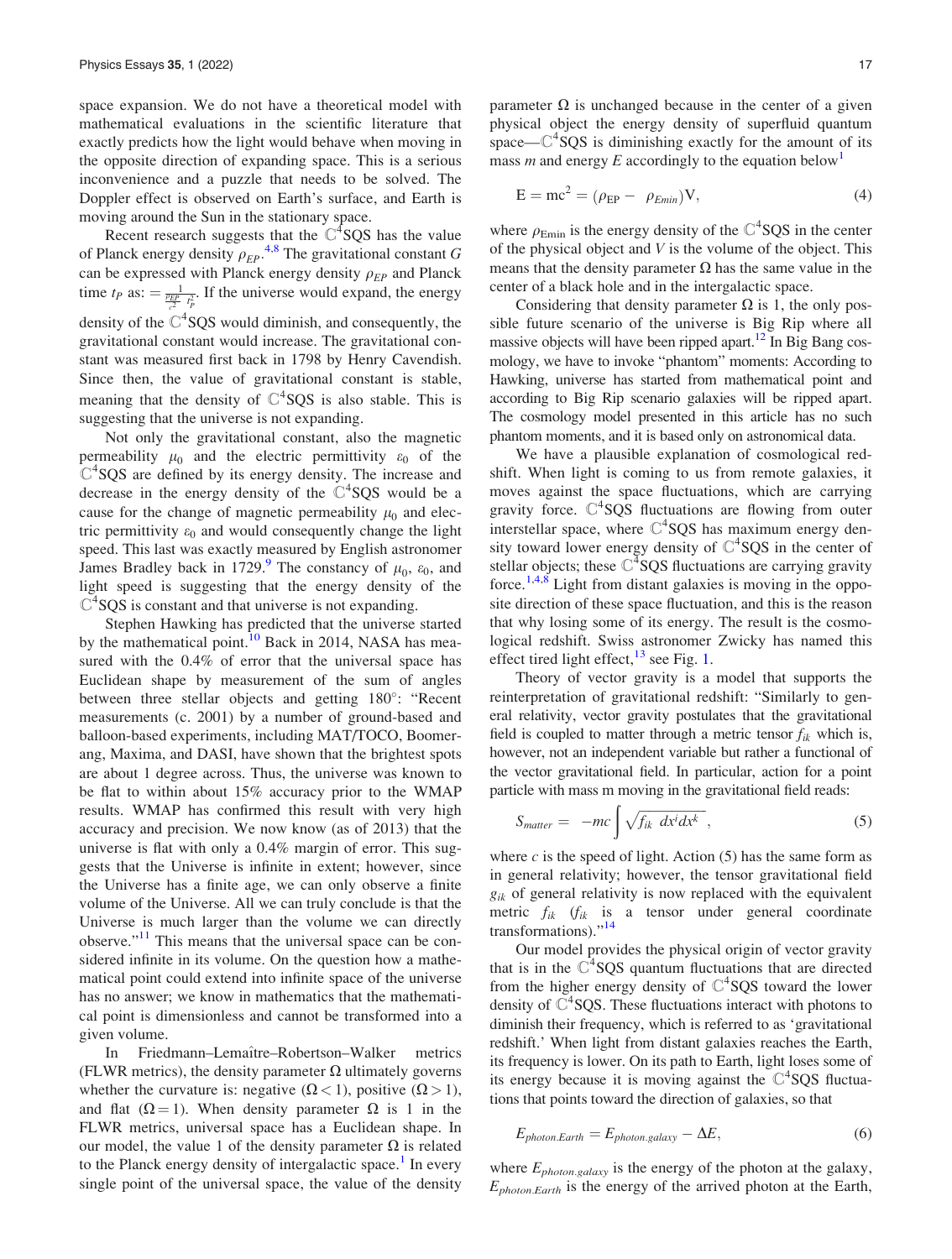<span id="page-3-0"></span>

FIG. 1. Light is losing some of its energy when moving in the opposite direction of the space fluctuations that carry gravity.

and  $\Delta E$  is the loss of energy due to the fluctuations of the  $\mathbb{C}^4$ SQS

$$
\Delta E = h \Delta \nu,\tag{7}
$$

where h is Planck's constant and  $\Delta \nu$  is the decrease in the photon frequency due to  $\mathbb{C}^4$ SQS fluctuations (Fig. [1](#page-9-0)).<sup>1</sup>

Because of different densities of the  $C<sup>4</sup>SQS$ , the frequency of light also changes when moving from the source to the receiver above the Earth's surface. In a Harvard University experiment, a source on the Earth's surface and a receiver at the height of 22.5 meters were positioned, as illustrated in Fig. 2.

The Mössbauer effect was used to measure the difference between y-ray emission and absorption frequencies at each end of the experiment. The measurement accuracy was  $\Delta\omega/\omega \approx 10^{-15}$ , which shows a change of light frequency as

$$
\frac{\Delta \omega}{\omega} = \frac{GM}{R^2 c^2} h,\tag{8}
$$

where  $M$  and  $R$  are the mass and radius of the Earth, respectively.<sup>[15](#page-9-0)</sup>

In our approach, Eq.  $(8)$  may be conveniently rewritten by substituting the Earth mass M with the  $\frac{(\rho_{Emax}-\rho_{Emin})V}{c^2}$  from Eq.  $(4)$  as

$$
\frac{\Delta \omega}{\omega} = \frac{G(\rho_{Emax} - \rho_{Emin})V}{R^2 c^4} \cdot h,\tag{9}
$$

which can be expressed as



FIG. 2. The redshift of light moving from the Earth's surface upwards.

$$
\frac{\Delta\omega}{\omega} = \frac{G(\rho_{Emax} - \rho_{Emin})4\pi R^3}{3R^2c^4} \cdot h,
$$
\n
$$
\frac{\Delta\omega}{\omega} = \frac{4\pi RG(\rho_{Emax} - \rho_{Emin})}{3c^4} \cdot h.
$$
\n(10)

Equation (10) confirms that gravitational redshift at Mössbauer effect depends on the minimal energy density of the  $\mathbb{C}^4$ SQS  $\rho_{Emin}$  in the Earth's centre.

 $C<sup>4</sup>$  SQS quantum fluctuation in distant galaxies in the direction from  $\rho_{Emax}$  (outer space) toward  $\rho_{Emin}$  (centre of galaxy) is the physical origin of the so-called "tired light" model of astronomer Fritz Zwicky. What we call "cosmological redshift" is tired light effect.

Recent research is confirming that cosmological redshift has its origin in the gravitational field of galaxies from which light is reaching the Earth. When light is moving from the galaxy in the opposite direction of gravity, it has a minimal diminishment of velocity. This causes the loss of frequency and consequently the redshift effect.<sup>[16](#page-9-0)</sup>

## III. NASA'S DISCOVERY MEANS THE END OF EXPANSION MODEL OF THE UNIVERSE AND THE END OF INFLATION MODEL

The National Aeronautics and Space Administration (NASA) has measured back in 2014 that universal space is flat, and it has a Euclidean shape. $11$  In FLWR metric, the density parameter  $\Omega$  ultimately governs whether the curvature is: negative  $(\Omega < 0)$ , positive  $(\Omega > 0)$ , and flat  $(\Omega = 0)$ . When the density parameter  $\Omega$  is 1 in the FLWR metric, universal space has a Euclidean shape and FLWR metrics predict that such a space can expand. This is against the metrics of Euclidean geometry where the distance between two points is always constant. In an n-dimensional Euclidean space, the distance d between points  $p$  and  $q$  is calculated accordingly

$$
d\sigma = \left(\sum_{i=1}^{n} (p_i - q_i)^2\right)^{1/2}.
$$
 (11)

We do not have any possibility in the frame of Euclidean geometry that the distance d would be changed. We cannot expand or shrink Euclidean space. This means that such a space is homogeneous and isotropic. But in spherical geometry or hyperbolic geometry, the situation is different. For example, in a spherical geometry considered as a model for universe, all relative distances increase at a rate proportional to their magnitudes. When using spherical geometry, universe is closed. In the hyperbolic case which is an open universe, when the radial coordinate increases away from the origin, the circumferences increase more rapidly with proper radius. One can observe the differences between these three types of spaces from the following:

$$
d\sigma^{2} = \frac{\sum_{i=1}^{n} (p_{i} - q_{i})^{2}}{\left(1 + \frac{k}{4} \left(\sum_{i=1}^{n} (p_{i} - q_{i})^{2}\right)^{2}\right)}.
$$
 (12)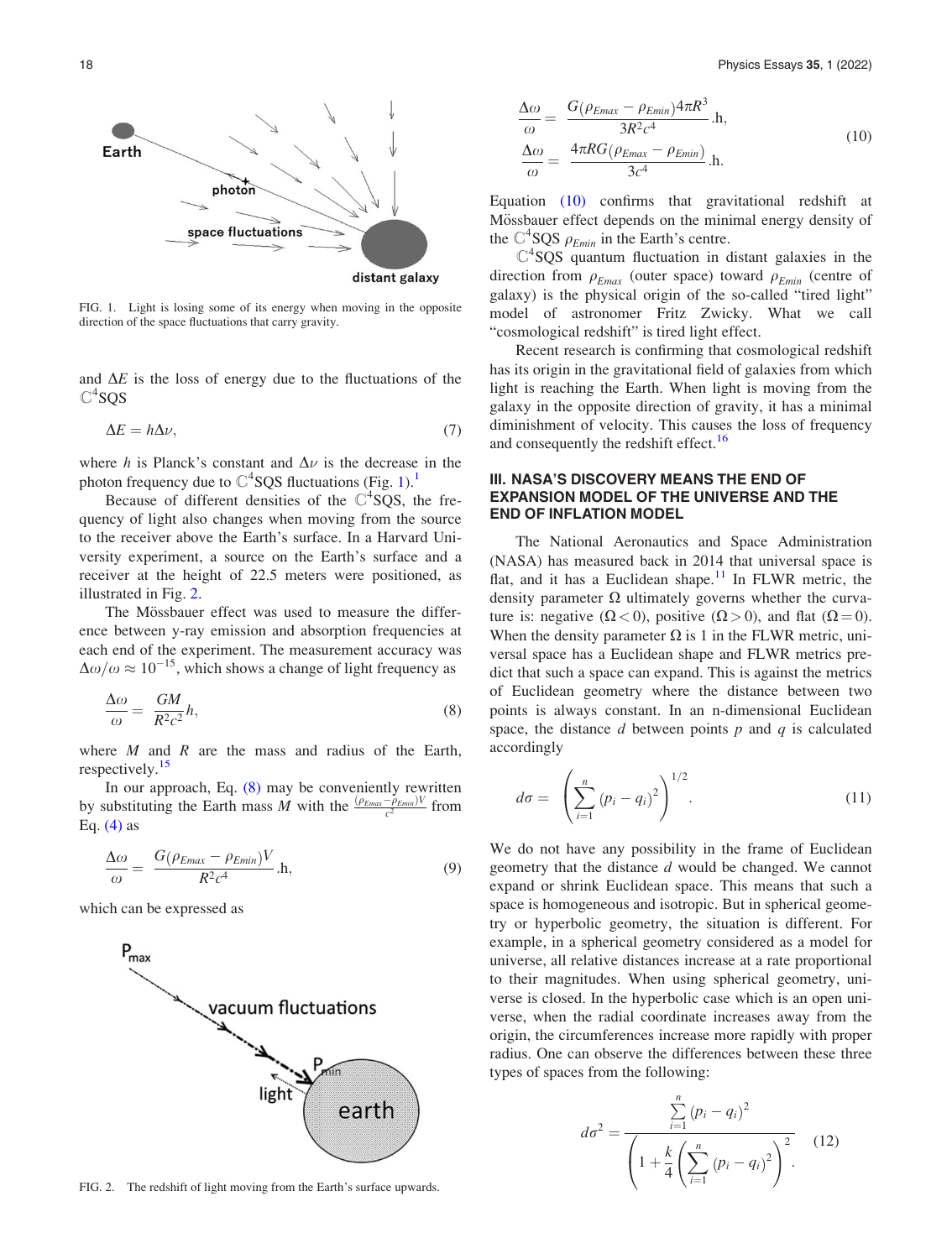- 1. Flat space:  $k = 0$ .
- 2. Spherical space:  $k > 0$ .
- 3. Hyperbolic space:  $k < 0$ .

Equation [\(12\)](#page-3-0) confirms that when  $k = 0$ , the distance d cannot increase or decrease. The idea that universal space has been inflating immediately after the hypothetical explosion is inspired by the fact that in mathematics, we can increase the radius of the Riemann manifold, and its volume will increase. In this section, we have shown that we cannot apply Riemann geometry in cosmology, because universal space has a Euclidean shape and cannot expand. We do not have a single direct measurement that would prove that universal space is expanding. The idea that universal space could expand has no mathematical basis and has no support in astronomical observations. We have shown in Sec. [II](#page-1-0) that the Mössbauer effect is a direct proof of the cosmological gravitational redshift.

Back in 2011, Steinhardt published an article in Scientific American questioning if inflation is a flawed model: "Is the theory at the heart of modern cosmology deeply flawed?"<sup>[17](#page-9-0)</sup> In his article, he did not give final conclusions. He pointed out that the inflation model has some unbridgeable problems that seems are no solvable.

Back in 2017, Steinhardt published together with Anna Ijjas and Abraham Loeb another article in Scientific American titled "Cosmic Inflation Theory Faces Challenges—The latest astrophysical measurements, combined with theoretical problems, cast doubt on the long-cherished inflationary theory of the early cosmos and suggest we need new ideas." The three authors question the dominant idea of the inflation, the fact that the early cosmos underwent an extremely rapid expansion, suggesting the necessity to consider other scenarios and, in particular, the possibility that our universe began with a bounce from a previously contracting cosmos. Their article has opened a feverish debate among world-leading cosmologists. For example, Cornellussen writes in a 2017 Physics Today paper: "The trio's aggressive reappraisal of a scientific consensus inspired an energetic rebuttal, also in Scientific American, from 33 prominent physicists, including four Nobel laureates."<sup>[18](#page-9-0)</sup>

We are proposing in this article a new way of solving the problems of the inflation model and also other problems of Big Bang cosmology. We suggest here a cosmological model that will be based on the direct reading of obtained data. Mössbauer effect is directly observed and measured. It confirms that light when moving in the opposite direction of gravity force diminishes its frequency. This is the so-called "gravitational redshift." Cosmological redshift has the same physical origin. When light is pulling out of the strong gravitational fields of distant galaxies their frequency diminishes. This is the manner in which in our model the idea of inflation can be avoided and abandoned. According to our model, universal space is flat, and of Euclidean nature, and cannot expand; in the light of the Mössbauer effect, when light moves in the opposite direction of the gravitational fields of galaxies their frequencies diminish.

Alan Guth's view is that universe runs in some physical time. With the Big Bang, this physical time has entered into existence. How this has happened we do not know yet: "There is much evidence that at earlier times the universe underwent inflation, but the details of how and when inflation happened are still far from certain. There is even more uncertainty about what happened before inflation, and how inflation began. We will describe the possibility of 'eternal' inflation, which proposes that our universe evolved from an infinite tree of inflationary spacetime. Most likely, however, inflation can be eternal only into the future, but still must have a beginning."<sup>[19](#page-9-0)</sup> In the same article, Guth has continued: "Since inflation is eternal into the future, it is natural to ask if it might also be eternal into the past. The explicit models that have been constructed are eternal only into the future and not into the past, but that does not show whether or not is possible for inflation to be eternal into the past."<sup>[19](#page-9-0)</sup> Guth sees universe running in some physical time that we show is non-existent. His speculations about eternal inflation into future and possible eternal inflation from the past are strictly theoretical and have no experimental evidence.

Guth and the co-authors admitted that inflation model is not self-consistent: "Thus inflationary models require physics other than inflation to describe the past boundary of the inflating region of spacetime." $20$  Cosmology model presented in this article is self-consistent.

Guth' way of incorporating gravity in his inflation model is not convincing: "The expansion of the universe may be described by introducing a time-dependent "scale factor,"  $a(t)$ , with the separation between any two objects in the universe being proportional to  $a(t)$ . Einstein's equations prescribe how this scale factor will evolve over time, t. The rate of acceleration is proportional to the density of mass-energy in the universe,  $p$ , plus three times its pressure,  $p: \frac{d^2a}{dt^2} = -\frac{4\pi G(\rho+3p)a}{3}$ , where G is Newton's gravitational constant (and we use units for which the speed of light  $c = 1$ ). The minus sign is important: ordinary matter under ordinary circumstances has both positive mass-energy density and positive (or zero) pressure, so that  $(\rho + 3p) > 0$ . In this case, gravity acts as we would expect it to: All of the matter in the universe tends to attract all of the other matter, causing the expansion of the universe as a whole to slow down. $\sqrt{21}$  $\sqrt{21}$  $\sqrt{21}$  By adding the negative mathematical sign in the formula, gravity in the universe will not change. In our model, gravity cannot be seen as positive or negative in the mathematical sense. Gravity is the result of the diminished energy density of  $\mathbb{C}^4$ SQS in the center of a given physical object.[1,4,8](#page-9-0)

The radius of the mapped universe measured on the basis of astronomic observations is about  $4.4 \times 10^{26}$  m. The age of the universe is about  $4.35 \times 10^{17}$  . According to these data, the universe should expand with a velocity of  $1.011 \times 10^9$  m/s, that is about 3.3 light speed to reach the mapped size of the universe.<sup>[22](#page-9-0)</sup> The idea that the universe could expand with the average velocity of a 3.3-time of light speed seems unacceptable; we do not have a single theory in physics that would predict such a velocity. The discrepancy between the measured mapped universe and the hypothetical size and expansion of the universe is a big unresolved question of the Big Bang cosmology model.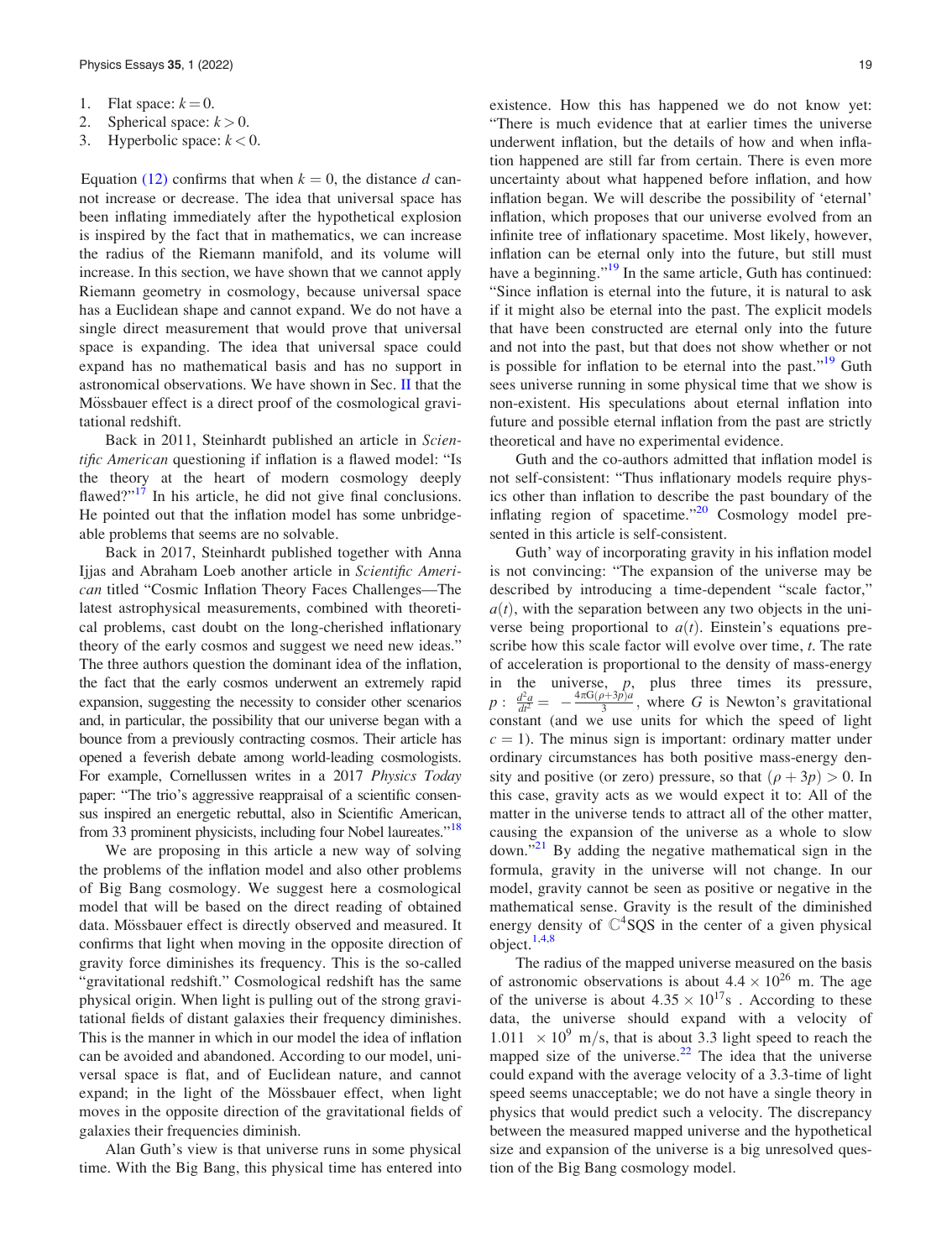#### <span id="page-5-0"></span>IV. HUBBLE LAW AND DOPPLER EFFECT IN AN EXPANDING SPACE

Hubble law states that acceleration of the universe increases by the distance

$$
v = H_{0D,}
$$
 (13)

where v is the velocity typically expressed in km  $s^{-1}$ ,  $H_0$  is the Hubble constant, and  $D$  is the distance of the galaxy from the observer measured in megaparsecs (Mpc). One Mpc is  $3.261 \times 10^6$  light-years. Velocity v of the expansion is defined on the basis of the redshift of a given galaxy. Universal space is expanding and so distances to the galaxies are increasing. The velocity of the galaxies is determined by their redshift that occurs because of Doppler effect. We have shown in Sec.  $\mathbf{I}$  that there is no appropriate mathematical model existing that would describe the Doppler effect in an expanding space. The equation of the Doppler effect is as follows:

$$
f = \left(\frac{c \pm v_r}{c \pm v_s}\right) f_0,\tag{14}
$$

where f is the observed frequency,  $f_0$  is the emitted frequency,  $v_r$  is the speed of receiver relative to the medium,  $c$  is the light speed, and  $v<sub>s</sub>$  is the speed of the source relative to the medium. Equation  $(10)$  is valid when the medium is at rest. Doppler effect is observed only in the stationary space where electric primitivity  $\varepsilon_0$  and magnetic permeability  $\mu_0$ of space that define light speed are unchanged. We do not know how the Doppler effect would work in an expanding space where the energy density of the  $\mathbb{C}^4$ SQS would diminish, and electromagnetic properties of space would be changed. Masanori research confirms that gravity influences the electromagnetic properties of space: "It is known that the speed of light depends on the gravitational potential. In the gravitational fields, the speed of light becomes slow, and time dilation occurs. In this discussion, the permittivity and permeability of free space are assumed to depend on gravity and are variable."<sup>[23](#page-9-0)</sup> Applying the Doppler effect in Hubble law without knowing how the expansion of the universe changes electromagnetic properties of expanding space seems unacceptable.

Back in 2019, NASA has reported on universe expansion: "The new estimate of the Hubble constant is 74 km (46 miles) per second per megaparsec. This means that for every 3.3 million light-years farther away a galaxy is from us, it appears to be moving 74 km (46 miles) per second faster, because of the expansion of the universe. The number indicates that the universe is expanding at a 9% faster rate than the prediction of 67 km (41.6 miles) per second per megaparsec, which comes from Planck's observations of the early universe, coupled with our present understanding of the universe." $24$ 

In Sec. [III](#page-3-0), we calculated the average velocity of the universe expansion that is according to the size of the mapped universe and age of the universe 3.3-time of light speed which yield  $9.893 \times 10^8$  m s<sup>-1</sup>. Hubble constant is mea-

sured to be 74 km per second, which yield  $7.4 \times 10^4$  m s<sup>-1</sup>. According to the value of the Hubble constant, universe should be much smaller. This is the second weak point of Hubble law.

Hubble law predicts the existence of the Hubble sphere, a spherical region of the observable universe beyond which objects recede at a rate greater than the speed of light due to the expansion of the universe.<sup>[25](#page-9-0)</sup> How galaxies could have velocity higher than light speed is also an unanswered question of Hubble law. Research published in 2013 has confirmed that photons form matter. $26$  This means that every physical object accelerated to the light speed would turn into light. No physical object can move with light speed. Only photons can move with light speed. The Hubble sphere model is suggesting that beyond the Hubble sphere there are only photons in the universe and that they move faster than light speed. This seems unacceptable.

Measurements of the Hubble constant based on the astrophysics of stars and CMB have a 10% of the discrepancy: "It is certainly worth noting that the local measurement of  $H_0$  is based on the astrophysics of stars, and the CMB results are based on the physics of the early universe: the results are entirely independent of each other. 13.8 billion years of evolution of the universe has occurred since the surface of last scattering of the CMB and the present day, and yet the two measures agree to within 10%. Viewed from a historical per-spective, the agreement is actually rather remarkable."<sup>[27](#page-9-0)</sup> Wendy L. Freedman is pointing out that this discrepancy is signaling the cosmology beyond the standard model: "Over the past 15 years, measurements of the fluctuations in the temperature of the remnant radiation from the Big Bang have provided a relatively new means of estimating the value of the Hubble constant. This very different approach has led us to an interesting crossroads, yielding a lower derived value of  $H_0$  (see Fig. 3). If this discrepancy persists in the face of newer and higher precision and accuracy data, it may be signaling that there is new physics to be discovered beyond the current standard model of cosmology."<sup>[27](#page-9-0)</sup>

Lucas Lombriser has tried to solve this discrepancy with the proposal of a higher local density of matter: "A significant tension has become manifest between the current expansion rate of our Universe measured from the cosmic microwave background by the Planck satellite and from local distance probes, which has prompted for interpretations of that as evidence of new physics. Within conventional



FIG. 3. In  $\mathbb{C}^4$  SQS, there is no temporal dimension.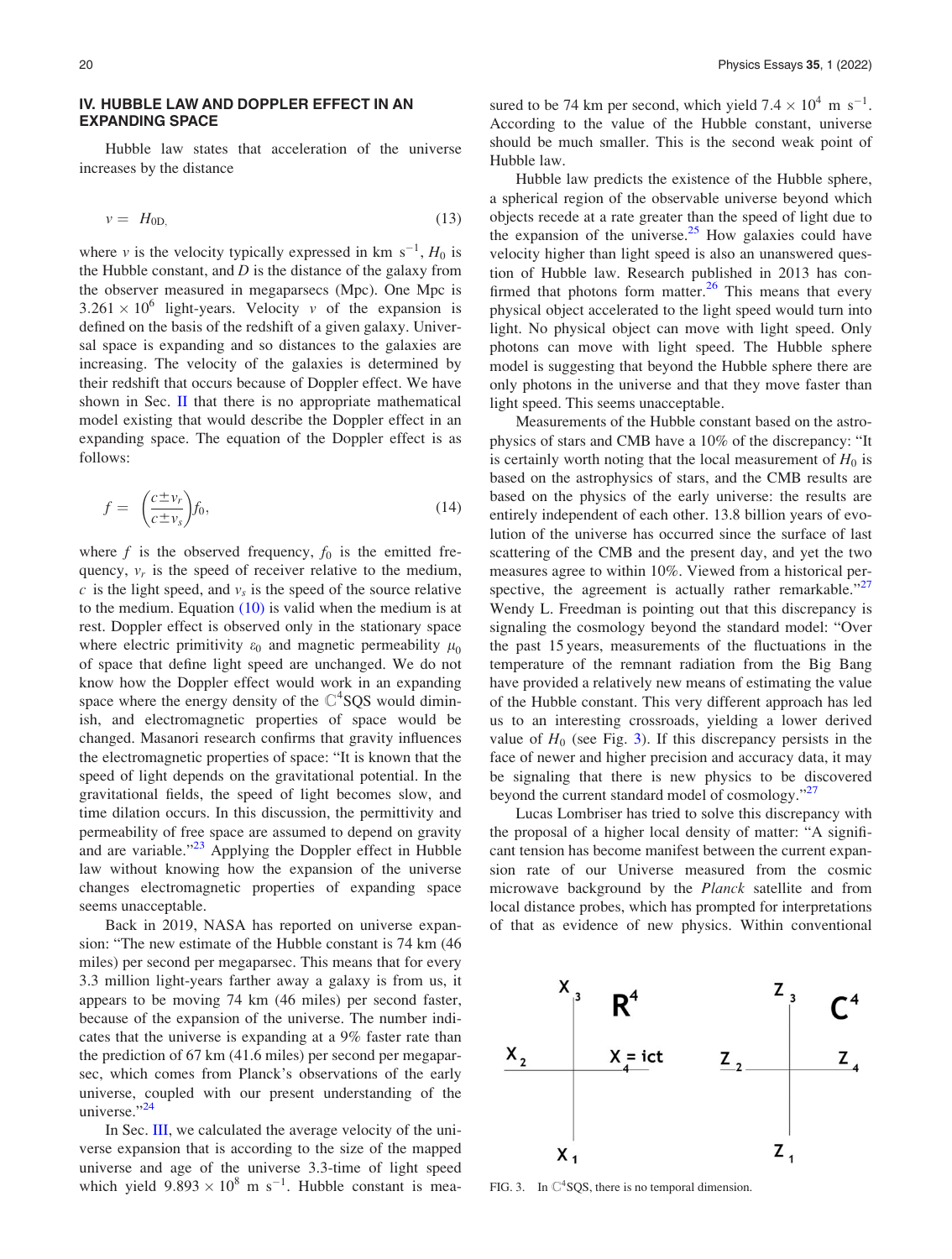<span id="page-6-0"></span>cosmology a likely source of this discrepancy is identified here as a matter density fluctuation around the cosmic average of the 40 Mpc environment in which the calibration of Supernovae Type Ia separations with Cepheids and nearby absolute distance anchors is performed."<sup>[28](#page-9-0)</sup> Lucas Lombriser is applying in his calculations FLWR metrics as that the cosmic bubble of the 40 Mpc environment would be a universe apart. This seems unacceptable, you cannot take a part of the universe out of the context and calculate the local expansion rate. It makes no sense; if we imagine Big Bang as an initial explosion, there is no way according to the known physics that some parts of the explosion would have a different rate of expansion. L. Freedman's proposal of searching beyond Big Bang cosmology deserves serious consideration.

## V. SUPER-FLUID QUANTUM SPACE, DARK ENERGY AND DARK MATTER

Super-fluid four-dimensional complex quantum space  $\mathbb{C}^4$ SQS is the primordial energy of the universe. According to the law of energy conservation, this energy cannot be created and cannot be destroyed. Every physical object with the mass *m* is diminishing the energy density of  $C^4$  SQS in its center exactly for the amount of its energy  $E$ . Variable energy density of  $\mathbb{C}^4$ SQS is generating inertial mass  $m_i$  and gravitational mass  $m_{\varrho}$  of a given physical object: "From the macro to the microscale, it holds that a given physical object is interacting with the  $C<sup>4</sup>SQS$  in which is existing." The result of this interaction is the inertial mass  $m_i$  and the gravitational mass  $m_g^4$  $m_g^4$ 

$$
m_i = m_g = \frac{(\rho_{EP} - \rho_{Emin})V}{c^2}.
$$
\n(15)

The inertial mass of a given physical object is not its rest mass, and it is the result of the interaction of rest mass with the  $\mathbb{C}^4$  $\mathbb{C}^4$ SQS.<sup>4</sup> Gravity force between two physical objects is as follows:

$$
F_g = \frac{m_1 m_2 g}{r^2},\tag{16}
$$

where  $m_1$ <sub>g</sub> is the inertial mass of the first object and  $m_2$  is the inertial mass of the second object, see Fig. 4.



FIG. 4. Gravity for acts from outer space toward the center of physical objects.

Higher pressure of outer  $C^4$ SQS is pushing together physical objects.  $C<sup>4</sup>SQS$  is the "unknown fluid" of the universe. It cannot have negative pressure as suggested in recent research: "This acceleration in the universe may be is driven by an exotic type of unknown fluid that have positive energy density and huge negative pressure. This fluid is usually known as Dark Enegry (DE) but its nature is still unknown. The most suitable candidate of this DE is the  $\Lambda$ . However, there is a huge dissimilarity in the value of  $\Lambda$  predicted by observations and particle physics ground that leads tuning problem."<sup>[29](#page-9-0)</sup> Negative pressure of the unknown fluid is a theoretical proposal that was never observed in experimental physics and cannot be taken as a stable ground to build cosmology.

Dark energy, also named "unknown fluid is 68% of the energy in the universe. About 5% of the energy in the universe is in the form of visible matter, while about 27% is in the form of dark matter and about 68% of the energy of the universe is in the form of dark energy." $30$  Since the 1980s, the dominant paradigm for the nature of dark matter has been that of the weakly interacting massive particle  $(WIMP).$ <sup>31</sup>

In our model, the energy of the  $\mathbb{C}^4$ SQS is the dark energy; the idea that universal space is empty and dark energy is hidden somewhere in the space seems wrong.  $C<sup>4</sup>$ SQS model offers the solution for the discrepancy between measured and theoretically valued cosmological constant: "The measured value of cosmological constant  $\Lambda = 5.96 \times 10^{-27}$  kg/m<sup>3</sup> is different from its calculated value following the Planck metrics for the magnitude of  $10^{123}$ . This discrepancy is an unsolved subject of physics for decades.[32](#page-9-0) Regarding the suggested energy density of space proposed in this article, we are defending our proposal by the fact that the gravitational constant  $G$  is obtained by measurement and is expressed by the Planck energy density  $\rho_{EP}$  and the Planck time  $t_{\rm P}$  as

$$
G = \frac{c^2}{\rho_{EP} t_P^2}.
$$
\n<sup>(17)</sup>

This means that the Planck energy density  $\rho_{FP}$  reflects the real energy density of a 4D universal space. In the absence of stellar objects, the energy density of the universal space has a value of Planck energy density, which is  $\rho_{EP} = 4.64 \times 10^{113}$  $\rho_{EP} = 4.64 \times 10^{113}$  $\rho_{EP} = 4.64 \times 10^{113}$  J m<sup>-3</sup>.<sup>4</sup> Einstein had proposed that universal space is four-dimensional. In his vision, time is the fourth dimension of space. In our model also fourth dimension is spatial, and time is the duration of the change in space. We are introducing the variable energy density of the four-dimensional superfluid quantum space that is proportional to the amount of matter according to Eq. [\(4\)](#page-2-0) that represents the mass-energy equivalence principle extension on the  $\mathbb{C}^4$ SQS superfluid quantum space.

## VI. CMB IS THE RADIATION OF THE EXISTENT UNIVERSAL SPACE

We also propose that CMB should not be interpreted as a proof of recombination period. Astronomical observations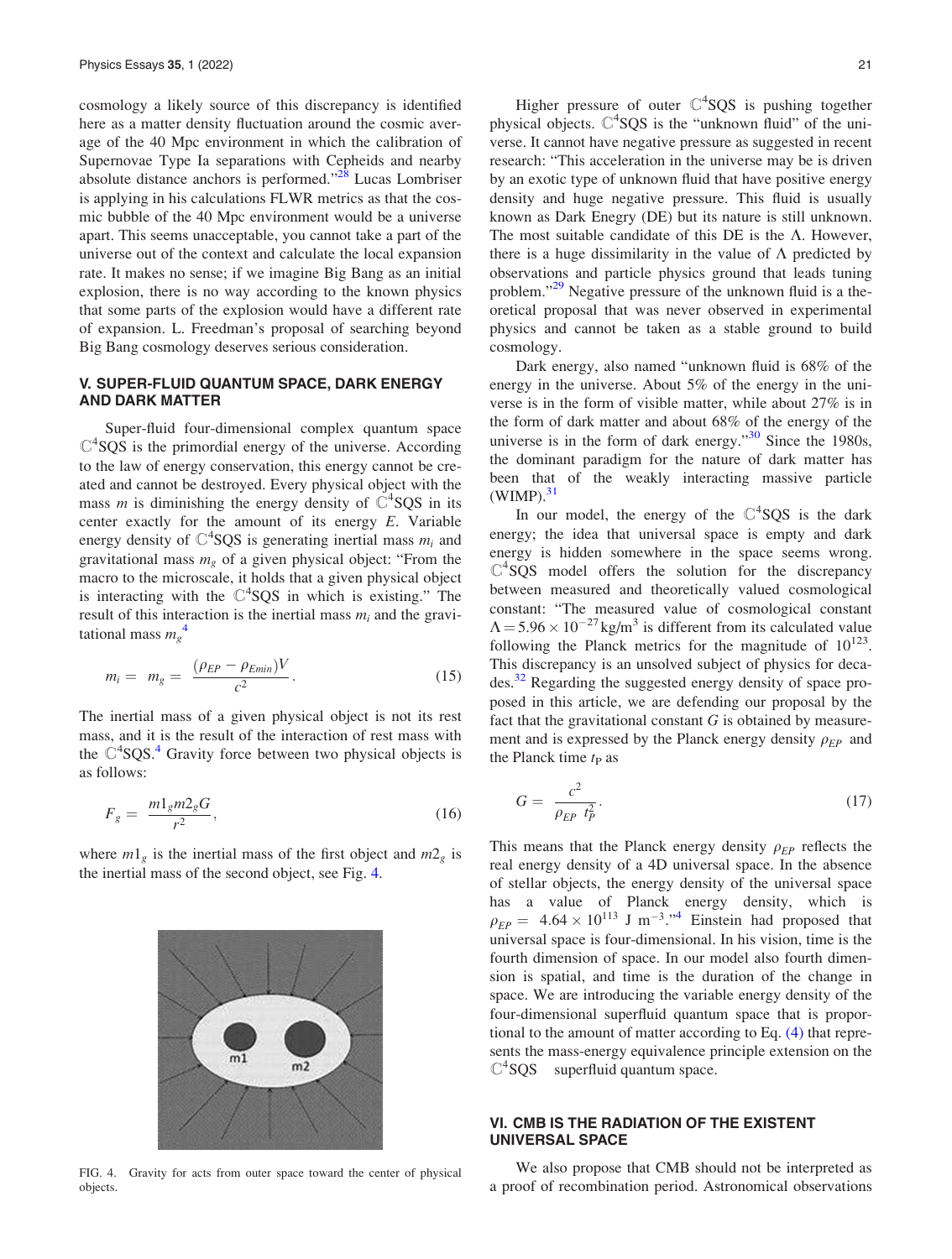<span id="page-7-0"></span>confirm that the universal space is radiating uniform CMB radiation. $33$  The Big Bang model suggests that the CMB radiation is the relic radiation from some remote physical past. The universal space is timeless; no signal can move through some hypothetical physical time; all signals move in the timeless space. The idea that CMB is radiation from some remote physical time is not falsifiable and should be abandoned in the name of cosmology progress. CMB has its source in present time-invariant universal space. Experimental physics is confirming that for a given signal we can only reach from the existent physical source, and the remote physical past is physically non-existent. Any kind of radiation must have a physical source. The remote past event cannot be this physical source. The proposal that the CMB signal is relic radiation that was created in some remote physical past and is still present is an ad hoc proposal that was never confirmed by an experiment. The discovery of CMB absolutely does not prove the existence of a recombination period that should be existing around 380 000 years after some hypothetical Big Bang. The scientific fact on the basis of observations is that CMB is the radiation of existent universal space that has its physical origin in  $\mathbb{C}^4$ SQS that is timeless. The CMB has a thermal black body spectrum at a temperature of 2.725  $48 \pm 0.000$  57 K.<sup>[34](#page-9-0)</sup>

# VII. BIG BANG COSMOLOGY AND EINSTEIN'S STEADY-STATE COSMOLOGY HAVE NO ANSWER ABOUT MATTER CREATION

Alan Gut hypothesis is that the energy of gravity and that of matter have been multiplying in inflation period. The energy of gravity  $E<sub>g</sub>$  is negative, the energy of matter  $E<sub>m</sub>$  is positive, their sum is zero, and in inflation on the contrary, they multiply.<sup>[35](#page-9-0)</sup> We can describe his idea mathematically as follows:

$$
nE_m + (-nE_g) = 0.
$$
 (18)

First, we never observed negative gravitational energy. Second, we never observed that energies are multiplying out of nothing. Gut's idea is against the first law of thermodynamics and is not bijective. There is no logical answer also about where both energies came into existence in the hypothetical inflation. Equation  $(18)$  is mathematically right, but it does not fulfill the test of bijectivity, meaning that it does not correspond to some real process in the physical world. The Big Bang model is not falsifiable. Already back in 2011, Steinhardt has given an excellent critique of the inflation model in Scientific American.<sup>[36](#page-9-0)</sup> Development of the criticism of inflation model is presented by Steinhardt and co-authors in Sci-entific American back in 2017.<sup>[37](#page-9-0)</sup>

The model of the universe presented in this article is based only on the obtained experimental data, is falsifiable. There are no theoretical speculations as in the case of the Big Bang model. The cosmology model presented in this article is based only on direct reading of experimental data. Thinking that the gravitational energy could be negative is logically inconsistent, because we never observed to date positive or negative energy in the universe. We know that there are exact conventions on the sign of energy, conventions adopted in all areas of physics, such as thermodynamics (absorbed energy = positive; energy released energy =  $nega$ tive). But these are adopted conventions, no one has ever measured that energy has an associated mathematical sign. This is also in line with the principle of bijectivity introduced in the article. Also, the idea that the energy of the universe is multiplying in the hypothetical inflation is logically inconsistent, because we have no experimental evidence that energy can get multiplied. The inflation is against the first law of thermodynamics.

In the past century, gravity was understood as the force produced directly by the matter, and the idea was that universe must be finite. We can read in the article of Sir James Jeans in Nature back in 1943: "If, however, the distribution is uniform throughout the whole of space, then space must be finite; otherwise, it would contain an infinite amount of matter, and the gravitational force from this would be infinite, which is contrary to the fact."[38](#page-9-0)

NASA has measured that the universe has Euclidean shape and is infinite.<sup>[11](#page-9-0)</sup> The idea of  $\mathbb{C}^4$ SQS being infinite does not mean that gravity should be infinite, as suggested by Sir James Jeans. Considering universal space is infinite, there is no gravity force between the stellar objects that are on the infinite distance.

The energy of the infinite universe in the form of matter  $E_m$  and in the form of superfluid quantum space energy  $E_{SQS}$ is infinite

$$
E_m + E_{SQS} = \infty. \tag{19}
$$

The human mind can only imagine a finite amount of matter and a finite amount of energy and finite space, which is not the case with the universe. The universe is infinite by means of matter, energy, and volume. That is why it is an opportunity that we study the universe that is at a finite distance, and we predict that the rest of the unobservable universe on the infinite distance is behaving in the same way as our observable universe.

Mass of every physical object in the universe diminishes the energy density of space, and the variable energy density of space is carrying gravity that is the fundamental force of the universal dynamics. Defining gravitational energy negative, as done by Hawking and Guth, is questionable; energy is not positive, it is not negative, energy simply is, it cannot be created, and it cannot be destroyed, it transforms continuously.

Einstein has proposed on his steady-state theory of the universe that matter is continuously created out of the universal space: "In the final part of the manuscript, Einstein proposes a physical mechanism to allow the density of matter remain constant in a universe of expanding radius namely, the continuous formation of matter from empty space: If one considers a physically bounded volume, particles of matter will be continually leaving it. For the density to remain constant, new particles of matter must be continually formed within that volume from space." $39$  How the matter is formed out of space Einstein did not explain. Both, Hawking's and Einstein's solution for how matter appears in the universe are pure theoretical speculations. In our model,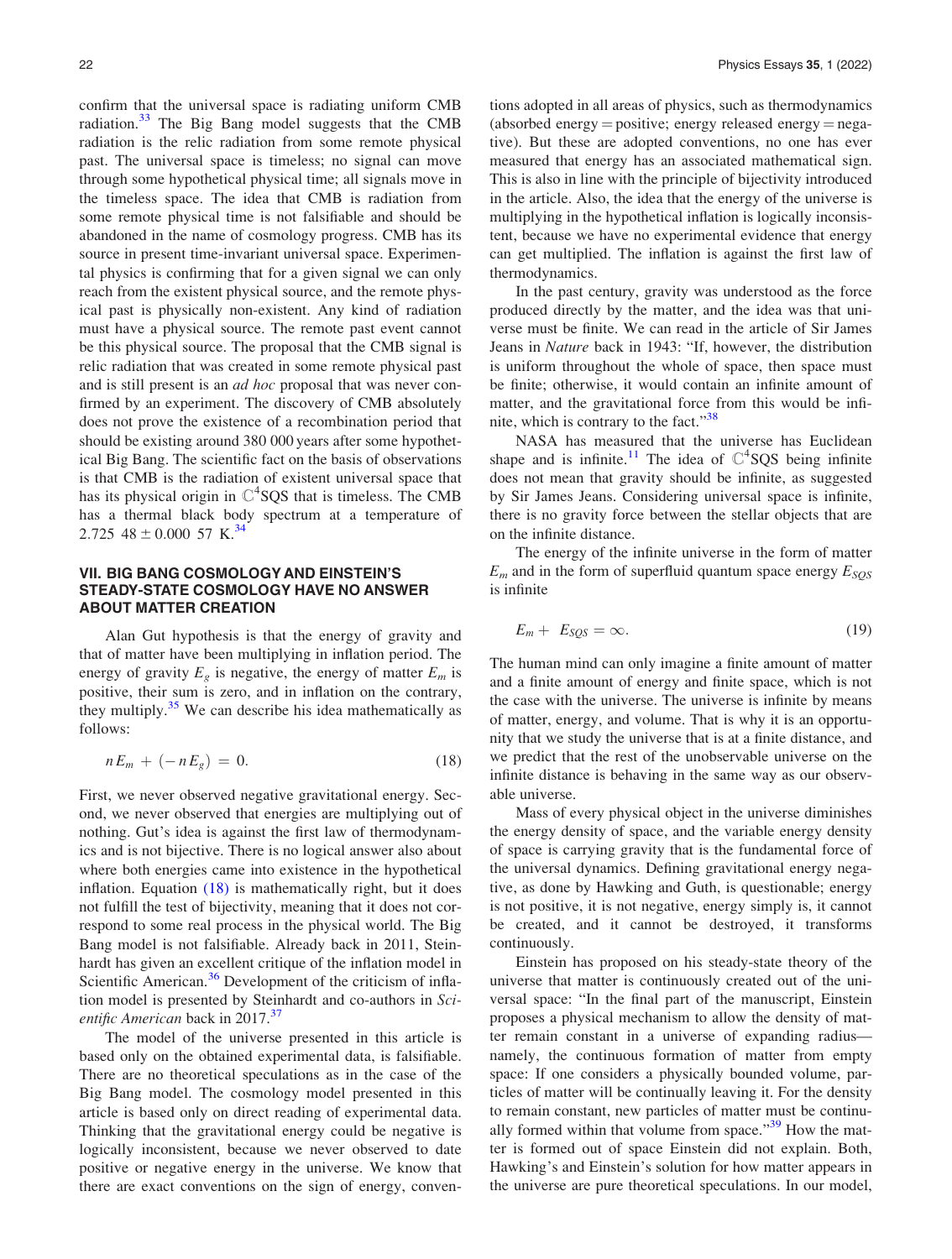<span id="page-8-0"></span>appearance of matter in the universe is not questionable. In AGNs' (Active Galactic Nuclei) matter is constantly disintegrating in elementary particles that are fresh energy for matter formation.

#### VIII. ETERNAL UNIVERSE IN DYNAMIC EQUILIBRIUM

 $\mathbb{C}^n$ SQS is multidimensional. All elementary particles are different structures of a  $\mathbb{C}^4$  $\mathbb{C}^4$ SQS.<sup>4</sup> Physical objects are made out of atoms that are three-dimensional. Different layers of  $\mathbb{C}^n$ SQS are coexisting, and they are interwoven. In our view of the multiverse theory, we do not have some parallel universes that are coexisting in some unexplainable way. The universe we perceive and observe is a multiverse. We can only perceive and measure the 3D and the 4D realms of the multiverse. Higher dimensions are not reachable with apparatuses but this does not mean that they are non-existent. The idea of the multiverse or "multiple universes" is present in the human culture for ages: "Widely propounded in cosmology, physics, astronomy and hypothesized in philosophical and religious literature, the concept of multiple universes under the names of multiverse, parallel universes, quantum universes or interpenetrating dimensions has been under the debate among the prominent physicists since middle-ages."<sup>[40](#page-9-0)</sup> 5D and higher dimensionalities of  $\mathbb{C}^n$ SQS represent the mathematical model that can describe "hidden variables" of Einstein: "Albert Einstein never liked some of the counterintuitive predictions of quantum theory, arguing instead that there was a further, hidden layer to reality it failed to describe,"<sup>[41](#page-9-0)</sup> and "implicate order" of David Bohm.<sup>[42](#page-9-0)</sup>

In the cosmology model proposed in this article, the energy density of  $C<sup>4</sup>$ SQS in interstellar space has a value of Planck energy density  $\rho_{EP} = 4.64 \times 10^{113}$  J m<sup>-3</sup>. Every stellar object is diminishing energy density of the fourth dimension of  $C<sup>4</sup>SQS$  in its center exactly for the amount of its mass m and energy  $E$  according to Eq.  $(3)$ . Let us see the values of  $C^4$ SQS energy density in the center of some stellar objects in Table I.<sup>[8](#page-9-0)</sup>

In the center of a black hole with the mass of the Sun and corresponded Schwarzschild radius  $r_{Sch} = 3 \times 10^3$  m, the minimal energy density of  $\mathbb{C}^4$ SQS is for the order of  $10^{16}$  lower than in the centre of the Sun. Because of this special physical circumstance, atoms become unstable. In the huge black holes in the centre of AGNs, matter is falling apart into elementary particles that form jets. Black holes in the centre of galaxies are throwing these jets into intergalactic space. These jets are fresh energy for new stars formation; black holes are rejuvenating systems of the universe.<sup>[8](#page-9-0)</sup> AGNs in the centres of galaxies are keeping entropy of the universe constant: "old" matter is transformed into "fresh" energy in the form of elementary particles (Fig. 5).

TABLE I. Comparation values of the energy density of space with respect to the centre of indicated objects.

| Centre of objects               | $\rho_{EP} = 4.64 \times 10^{113}$ J m <sup>-3</sup>           |
|---------------------------------|----------------------------------------------------------------|
| Black hole with mass of the Sun | $\rho_{EP}$ – 1.58 × 10 <sup>36</sup> J m <sup>-3</sup>        |
| Earth                           | $\rho_{EP}$ – 4.94 $\times$ 10 <sup>20</sup> J m <sup>-3</sup> |
| Moon                            | $\rho_{EP}$ – 3.00 $\times$ 10 <sup>20</sup> J m <sup>-3</sup> |
| Sun                             | $\rho_{EP}$ – 1.26 × 10 <sup>20</sup> J m <sup>-3</sup>        |



FIG. 5. Energy circulation in the universe is permanent.

This process did not start and will never end; it is in permanent dynamic equilibrium. There was no creation of the energy of the universe, and there will be no destruction of the energy. An increase in matter entropy in the universe is only a partial process that does not influence the total entropy of the universe that is constant. In AGNs, the universe is rejuvenating itself.

## IX. BIG BANG COSMOLOGY MODEL TIMELINE SEEMS WRONG

There is strong astronomical evidence that the star HD 140283 has an age of 14.27 billion years. $43$  This is a new difficulty for Big Bang model according to which the age of the universe is calculated by about 13.7 billion years. This astronomical observation is another puzzle Big Bang cosmology cannot solve.

The next problem of the existing big bang timeline is the formation of the galaxies in the early universe, the so-called "early galaxies problem." Several galaxies with such a high redshift are discovered that they should be formed earlier as the big bang model is predicting: "We have shown that recent observations of high-redshift galaxies are inconsistent with current theoretical models of galactic assembly. As a general principle, when theory and observation disagree, it is historically best to believe the observational result. However, in this case the observations also rely on untested theoretical assumptions about stellar evolution. Thus, something is wrong, but what?" $44$  We suggest in our article that the theoretical assumption of the universe starting with some hypothetical big bang seems wrong.

The next problem of the existing big bang timeline is the discovery of a giant arch behind galaxy cluster IDCS  $J1426.5 + 3508$  that should accordingly to the big bang cosmology should not exist: "Very simply, the arc we have discovered behind IDCS J1426.5 +  $3508$  is not predicted to exist."<sup>[45](#page-9-0)</sup> In our cosmological model, universe has no "timeline." All stellar objects and formations that we observe do not pose any problem.

Comparing with the big bang cosmology, our cosmological model is incorporating the existence of methuselah star HD 140283, the existence of giant arch behind galaxy cluster IDCS  $J1426.5 + 3508$  and is solving the early galaxy problem. We developed a cosmology model without the beginning of the universe, and the problem of creation is solved. Penrose and Gurzadyan's "Conformal cyclic cosmology" (CCC) model also suggests that the universe is non-created, eternal, and in the permanent cyclic transformation. $46$  CCC cosmology is accepting the inflation period that the